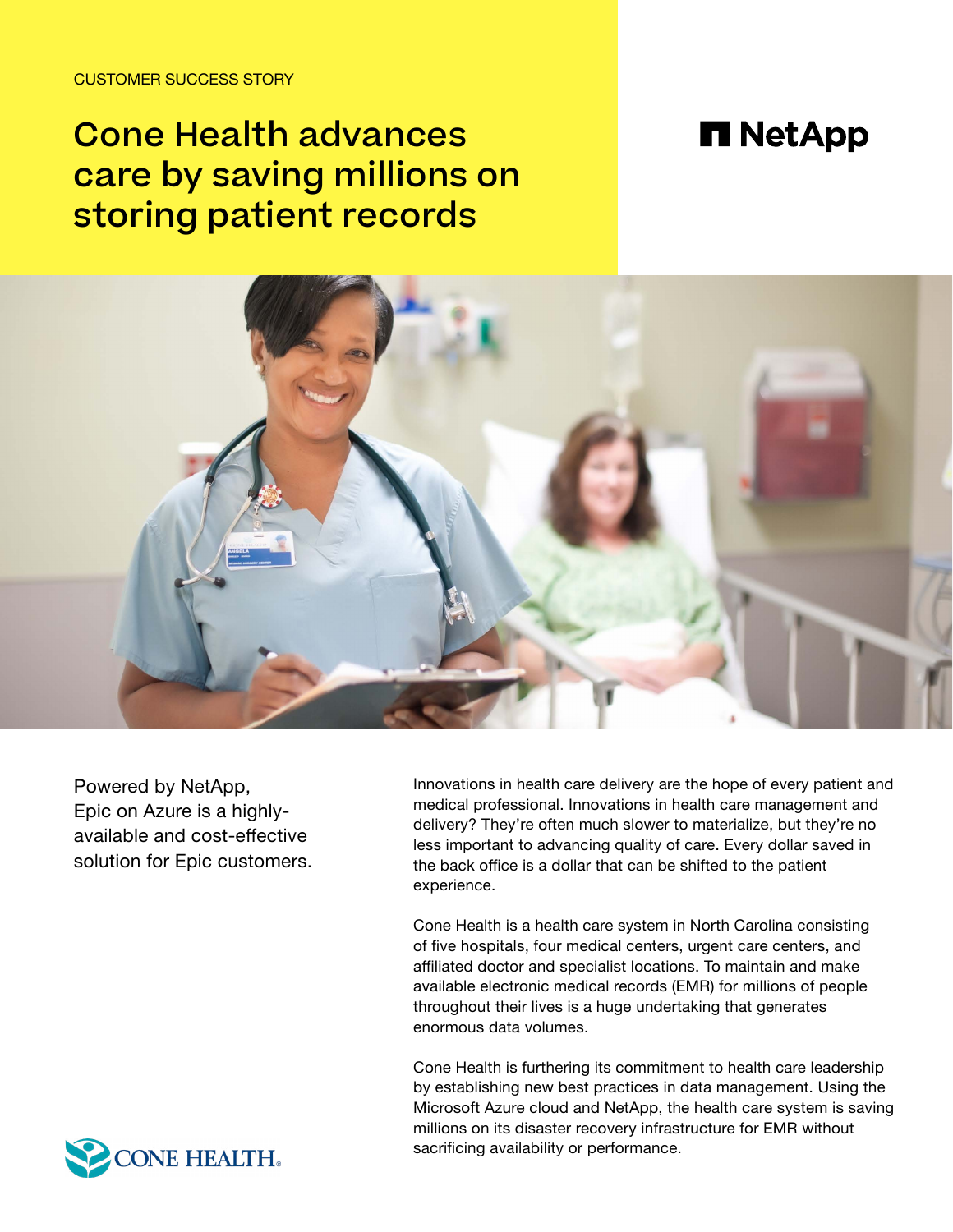### **Up to \$1 million in savings annually**

"Savings of \$1M annually moving Epic DR to Azure by leveraging NetApp has been key to our ability to meet new demands for quality care and to pivot resources during uncertain times. Our utmost in data cost reduction and performance is being asked of us and that is exactly what we're delivering."

**Doug McMillian, CTO** Cone Health

### **Patient data is a hospital's lifeblood**

EMR is the data that runs a health care system. Patient records must be available with no interruption. They must be accurate. They must be kept throughout the life of the patient. Every visit, every procedure, every result, must follow the patient.

Like the majority of hospital systems in the United States, Cone Health uses Epic software for this gigantic task. Also like most hospital systems, Cone has invested heavily in on-premises data centers for application and data management. Necessary disaster recovery investments mean complete duplication of these huge data volumes. The costs are significant.

To continue a digital transformation that will improve quality and lower the costs of care, Cone is moving Epic workloads to the Microsoft Azure cloud powered by NetApp. For CIO Ben Patel, the goal is "to truly move from clinical care to the whole person care and precision health."

### **Partnerships advance innovation**

The hospital system has been a NetApp customer for more than 5 years and has most of its Epic installation on NetApp technologies. As a foundational data management technology, NetApp gives Patel the confidence to pursue more aggressive plans for improving cost efficiency. The disaster recovery data was the first to move to Azure after 2 years of extensive testing and a fully replicated off-site host. Cooperation with Azure and NetApp was crucial to this effort.

"How do we come up with a strategy and partnerships with partners like Microsoft Azure and NetApp, to be able to replicate our data from an on-premises infrastructure, as well as up to the cloud, so that we could make that shift in a timely fashion without impacting our business users?" Patel asked.



Together, Azure and NetApp significantly reduce the impact of maintaining those records in duplicate at exponential rates of growth.

#### **Speed and savings**

A large EMR application refresh can take months to achieve with an on-premises infrastructure. The physical boxes, the networking, the configuration and testing required eat up time and are shortly eclipsed by new demands. The Azure cloud is faster to scale and more cost effective. The organization's savings approach \$1 million annually.

According to Patel, "When you start to look at cloud technologies and what we could do differently, we could actually use infrastructure as code to spin up that entire same environment within a matter of minutes and hours versus 6 months."